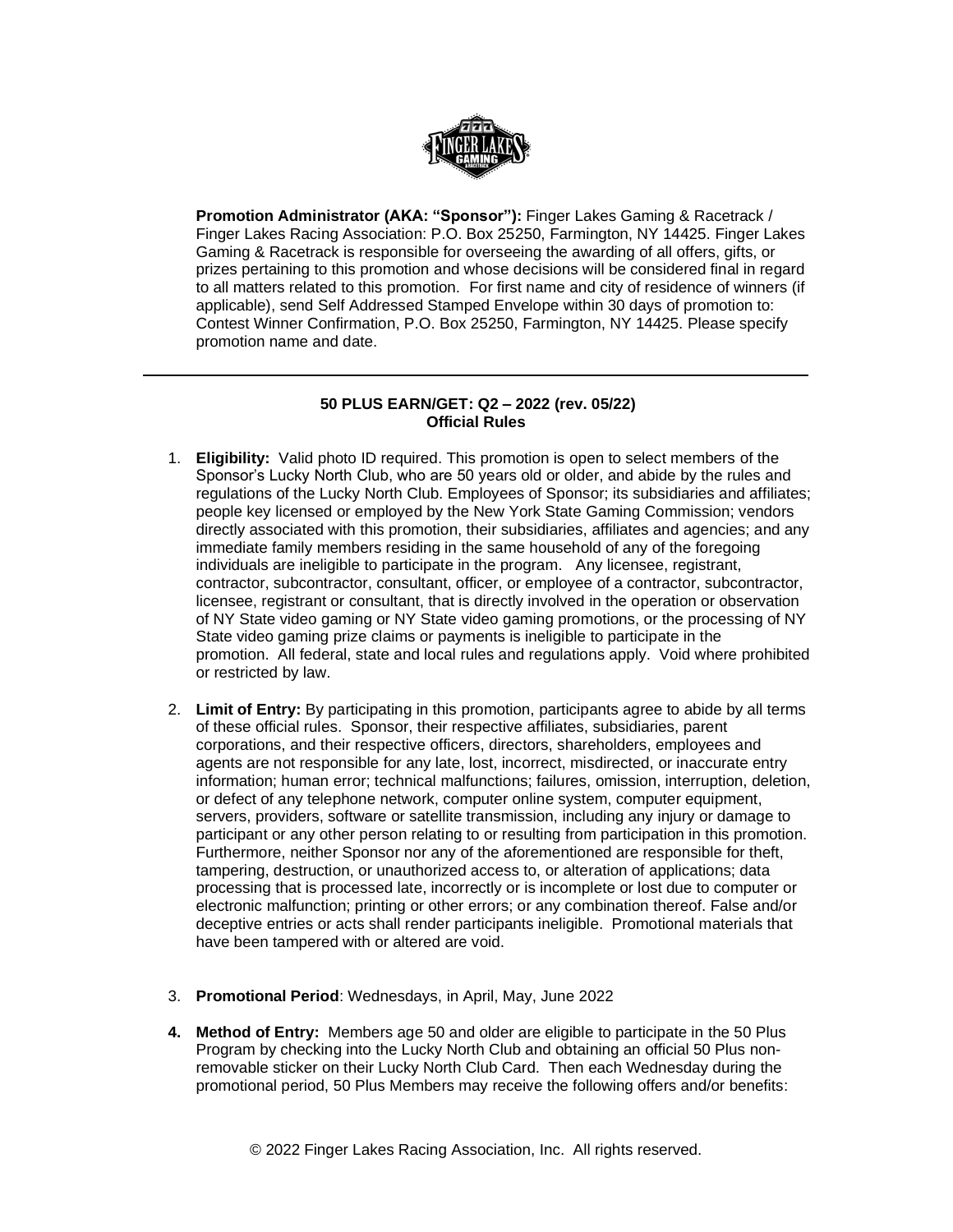## 5. **Offer / Prizes:**

\$5 Free Play Offer: On 50 Plus Wednesdays during the promotional period, from 8am until midnight, 50 Plus Members who earn 25 base points with their card-in play may redeem for \$5 free play. Members may earn additional 25-point increments for additional free play rewards. The maximum is five redemptions per member. Free play available from 8am to midnight.

- 6. **Restrictions:** Valid photo ID and Membership Card displaying official 50 Plus (or "Club 50") non-removable sticker required to receive 50 Plus benefits. No duplicates, reproductions or facsimiles will be accepted. 50 Plus benefits are non-transferrable. Base Point earning multiplier offers cannot be combined – in the event of conflict, the higher offer will prevail. Bonus points awarded via multiplier do not count toward tiered card status.
- 7. **Acceptance:** Winners of prizes are subject to all restrictions, expiration dates and liabilities appearing in these rules. Winners may be subject to verification to ensure compliance with these official rules prior to receiving any prize related to this promotion. Any violation of these official rules may result in prize being withdrawn or void. Winners may be required to complete, execute and return an Affidavit of Eligibility/ Release of Liability, a Publicity Release, and a completed IRS W-9 form prior to receipt of a prize. Failure to return all required documents may result in the winner being disqualified and an alternate winner being selected. No substitution for any offer, gift, or prize relating to this promotion will be permitted unless otherwise stated in these official rules. If necessary due to unavailability, an item of equal or greater value may be awarded at the discretion of the Sponsor. Any offers, gifts, or prizes relating to this promotion are nontransferable, assignable or redeemable for cash, unless otherwise stated. Participation in this promotion and acceptance of any offers, gifts, or prizes pertaining to this promotion constitutes permission for Sponsor to use the participant's name, photograph, likeness, statements, biographical information, voice and residence address (city and state), in all forms of media, in perpetuity, without notice or compensation.
- 8. **Terms or Conditions**: Promotion does not apply to any racing wagering activity tracked through use of a Lucky North Card or otherwise. In drawings where multiple winners are selected (including alternates chosen in case of disqualification), final prize positioning shall be based on the order drawn. No duplicates, reproductions or facsimiles will be accepted. Sponsor reserves the right to delay promotion engagement (including drawings) due to unforeseeable issues, until such time as the promotion may proceed. In drawings where prize awards are dependent upon the winner being present within a specific time frame, the "present" time period shall begin from the initial winner announcement. Participants also agree to release, discharge, indemnify and hold harmless the Sponsor, vendors associated with this promotion, and the respective officers and employees of these entities, from and against any claims, damages or liability due to any injuries, damages or losses to any person (including death) or property of any kind resulting in whole or in part, directly or indirectly, from acceptance, possession, use or misuse of any prize, or participation in this promotion. Any person attempting to defraud or in any way tamper with the promotion mechanics and/or implementation will be declared ineligible and may be prosecuted to the full extent of the law. Sponsor reserves the right to make changes in the rules of this promotion, facilitate manually or electronically, or cancel all or any part of it and not award any offer, gift, or prize for any reason at any time without prior notice. By participating, guests agree to be bound by these Official Rules and the decisions of the Sponsor and waive any right to claim ambiguity in the promotion or these Official Rules. This promotion is subject to all applicable federal, state and local laws.